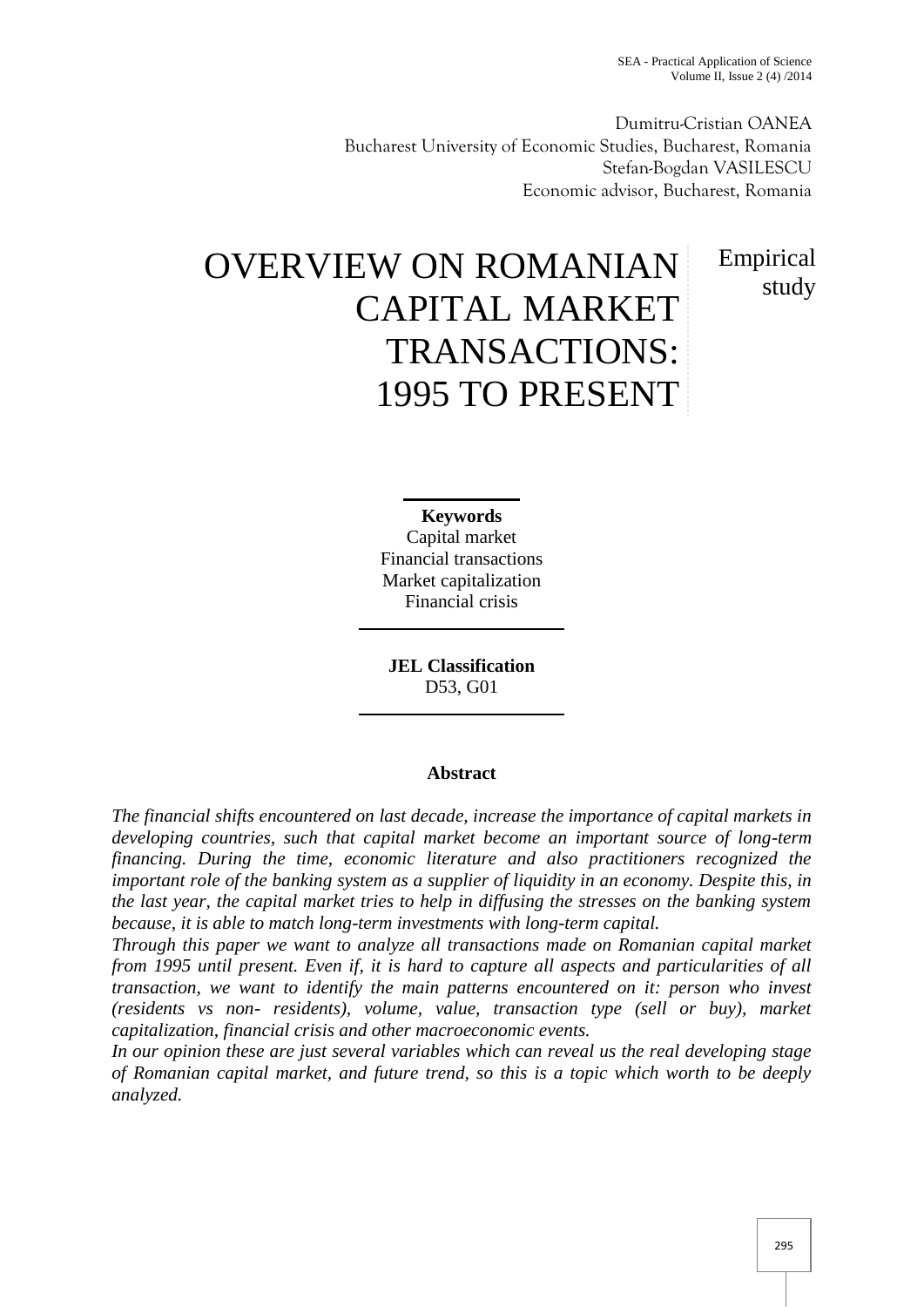## **Introduction**

The history of Bucharest Stock Exchange (BSE) goes back to year 1882, when on December  $2<sup>nd</sup>$ , was opened the BSE in the building of Trade Chamber. The new institution operated until 1948, when due to changes in the political regime and nationalization process, the Bucharest Stock Exchange was closed. After almost 47 years, in 1995, the Bucharest Stock Exchange restarted the activity and from a market capitalization of 25 million RON in 1995, reached almost 134 billion RON in 2013.

The main moments of BSE evolution after the decay of communism regime are stated by Anghelache (2007), namely: the first law of the capital market (Law no. 52/1994), opening the Bucharest Stock Exchange in 1995, setting-up the RASDAQ market in 1996. In 2002 there were several major changes in the legislative frame regarding the capital market by adopting 4 laws:

1. Equities, financial investment services and markets;

- 2. Organisms of collective placements;
- 3. Goods market and derivatives market;
- 4. Statute of National Commission for Equities;

Due to the importance of stock market in our modern economy, we want through this paper to analyze the main moments of evolution in Romanian capital market from 1995 to present.

#### **1. Capital market importance**

A stock exchange has a huge importance in our modern economy, in which finding financing sources at the lowest price can be vital in many cases for a business. For this reason, the stock exchange, through its' functions facilitates the capital allocation, being a channel through which the companies who are seeking capital will obtain it from companies who are recording profit or have a surplus of capital.

But the importance of a stock market does not rely only in this attribute, because on overall a stock market can be considered an economic barometer, because any important and significant change in a country's economy will affect the stocks' prices. Following this rule, a boom period will be reflected by an increase in stock process, while a recession period will be reflected by a decrease in stock prices.

Moreover, due to demand and supply factor, the stock market helps us to find the correct value of a share. Based on information provided by companies, the shares of profitable companies are valued higher, while the other stocks will record a decrease in their prices.

Investors want to gain money in a short period time, and the stock exchange market can help them to achieve this, because capital market offer them an assurance that they will be able to convert their investments in cash, any time they want. Due to

this function, any investor can invest money in all financial products, both on short run time or long run time, and can change this investments in cash any time.

#### **2. Romanian capital market transactions evolution**

In this paper we are interested to point out the main evolution of Romanian capital market transactions. The most important characteristics for a capital market is represented by market capitalization. In our case, the market capitalization evolution is presented in figure 1. At a first glance, we are able to see that before year 2000, it is very hard to speak about an "active" capital market in Romania, because until 2000 the market capitalization was under 1 billion RON.

During the period 2000-2007, which can be considered as EU pre-accession period, the market capitalization increased more than 85 times, from a capitalization of 1 billion in 2000, to more than 85 billion in 2007. During this period there were applied several regulation regarding the financial markets, because Romania had to implement the European norms. This legislative framework changes can be consider a cause for the huge increase recorded by Romanian capital market, being considered by investors more certain and with huge potential of increase.

Despite this period of significant increase in market capitalization, due to financial crisis, there were recorded some variation of this indicator for period 2008-2012, when we are able to see both types of variations: decreases and increases. Based on figure 1, we are able to see that in year 2008 and 2011 there was recorded a decrease in market capitalization of 46% for 2008 and 30% for 2011. Starting from 2012, the market capitalization gain an increasing trend which seems to maintain up to 2014.

In order to see which it is the cause for the market capitalization fluctuation, we present in the figure 2, the evolution for both, number of traded stocks and value of traded stocks. Based on this, we are able to see that after a period of constant increase in traded stocks of 50% per year, we have a huge jump in year 2004 of over 200%, such that in 2004 were traded more than 13,000 million stocks, compared with only 4,000 million stocks in 2003. An explanation for this significant break point in the number of traded stocks can be the adoption of law no. 297/2004, a unique law which regulates the capital market, and implements the EU acquis to the financial sector.

All this structural shift recorded by Romanian capital market during the period 2004-2006, in order to adhere to EU, gave a signal to all investors that our financial market can be considered a more certain market with a huge potential of developing. Because of this, we are able to see a big increase in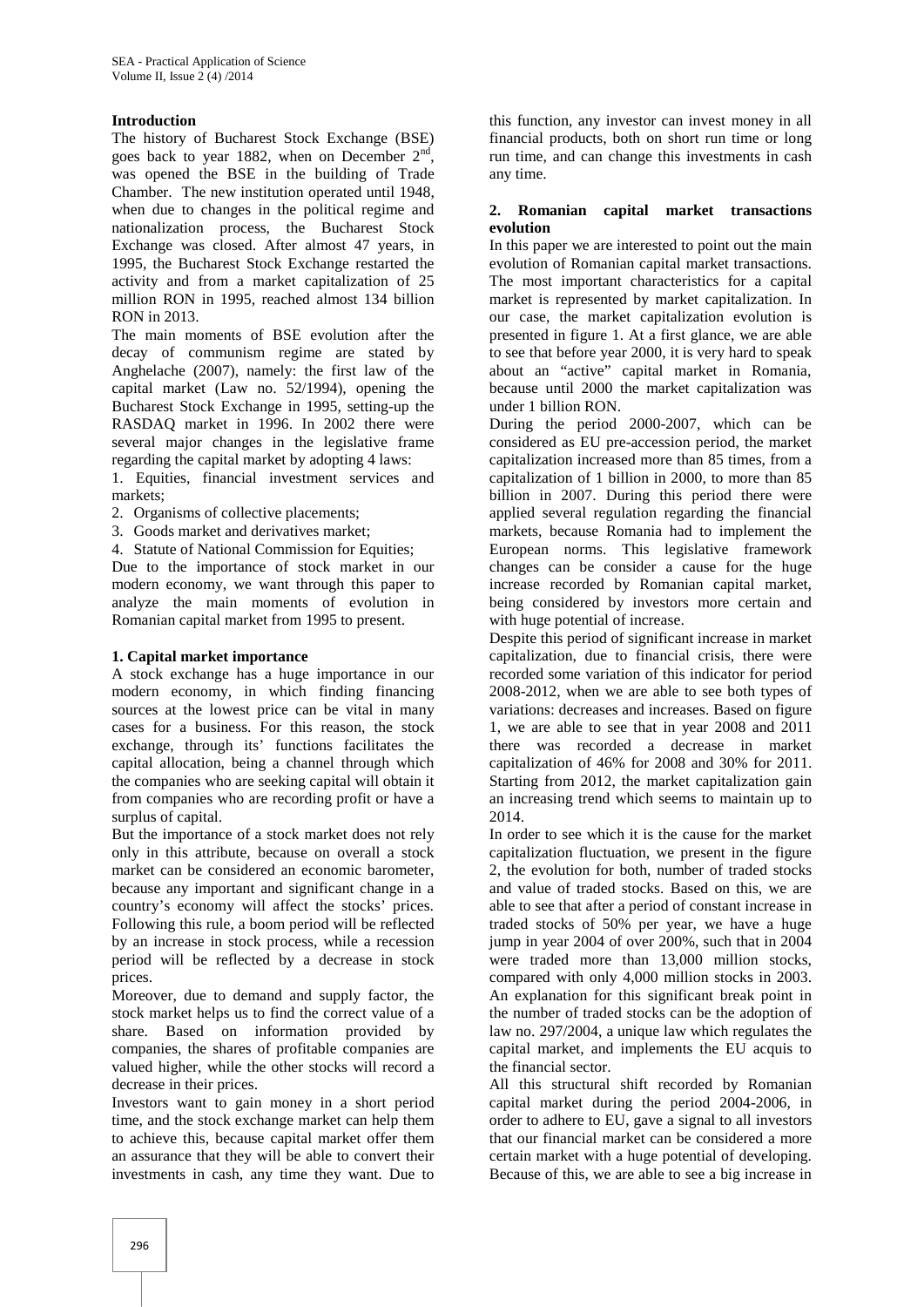both, number of traded stocks and value of traded stock for period 2004-2007.

This positive trend is stopped by financial crisis, which affect mainly the value of traded stocks, due to fact that in two consecutive years 2008 and 2009 were recorded a decrease of 60%, compared to 2007. In the same time the number of traded stock fluctuated in normal ranges. Based on this we see that the function of economic barometer of Romanian capital market is validated, because during the recession period, the stock prices recorded a significant decrease.

When we analyze the evolution of listed companies and financial intermediaries who activates on capital market, we are able to see a reverse evolution. Before 2000, there were recorded more than 170 listed companies and more than 130 financial intermediaries. Implementation of EU regulation regarding the capital market represented for the "players" a qualitative selection (Figure 3). Due to this changes, only the companies and financial intermediaries which had a stable financial situation and development perspectives were able to resist on capital market. In our opinion this is a good think, because having more stable companies listed on the stock exchange, we can prevent the financial instability or at least we can to diminish it.

The same evolution can be seen in the table 1, in which we presented a descriptive statistics for the main indicators of the Romanian capital market.

Due to fact that until 2011, it were applied the individual account, we could presented the evolution of realized transactions for residence and non-residence persons.

This evolution it is captured in the figure 4 and figure 5, from where we are able to see that the average value of buying transactions for nonresidence persons is around 30% from the total, while the selling transactions for non-residence persons are around 26% from the total. We presented the evolution up to 2011, because after this year were used the global investments accounts, instead of individual one.

An interesting fact is represented by the proportion of non-residence transactions in 2000 and 2001, when more than 54% from the total buying transactions were done by non-residence persons. This can be explained by the privatization process, when many state's companies were privatized and the permanent process of improving the stock exchange regulation. Due to this many investors saw a potential in Romanian capital market and they started to buy a lot, as it was happened in 2000 and 2001.

### **3. Financial crisis effects on Romanian capital market**

Based on the descriptive statistic presented at the point 2, we were able to see the evolution of the

main indicators for the Romanian capital market. Now, we want to go further and to see if financial crisis had a significant impact on capital market. In order to achieve this we will use paired sample ttest, for a period of 5 years before financial crisis (2003-2007) and financial crisis period (2008- 2012). In this case the null hypothesis will be as follows:

$$
(1) \quad H_0: \sim 2003 - 2007 = \sim 2008 - 2012
$$
\n
$$
H_1: \sim 2003 - 2007 \neq \sim 2008 - 2012
$$

Based on hypothesis presented by relation (1), we want to see if the average for selected variable are different for these two periods.

Before to apply the paired sample t-test, we compute the difference series, based on relation (2):

(2) 
$$
X = value_{i+5} - value_i
$$
,  $i = 20032007$ 

We know that the expected mean for the difference series is  $0 \left( \alpha \right) = x = 0$ , and the number of our sample is  $5$  (N=5), the paired sample t-test is computed based on formula (3):

$$
t = \frac{(\overline{X} - \overline{x})}{s_X} = \frac{(\overline{X} - \overline{x})}{\sqrt{\sum (X - \overline{X})^2}} \cdot \sqrt{\frac{N - 1}{N}} =
$$
\n
$$
= \frac{2 \cdot \overline{X}}{\sqrt{5 \cdot \sum (X - \overline{X})^2}}
$$

The results are presented in table 2, from appendix. Based on the paired sample t-test we are able to see that only the number of listed companies is significant different for these two analyzed period at 5% confidence level. For the other variables we see that the changes in the value of traded stocks, the changes in market capitalization, the changes in value of buying transactions for non-residence persons and the percentage of buying transactions for non-residence persons from total are again significant different for period 2003-2007 and period 2008-2012 at 10% confidence level.

Based on this results, we are able to see that the non-resident persons were more sensible to changes in financial markets, and react more quickly and more significant compared to the residence persons. In the same time, we see that only the buying transactions done by the non-resident persons were significant affected by the financial crises, while for selling transactions, there is no significant effect.

## **4. Conclusions and discussions**

Romanian capital market is a young market with a huge potential of increasing. Especially after 2000,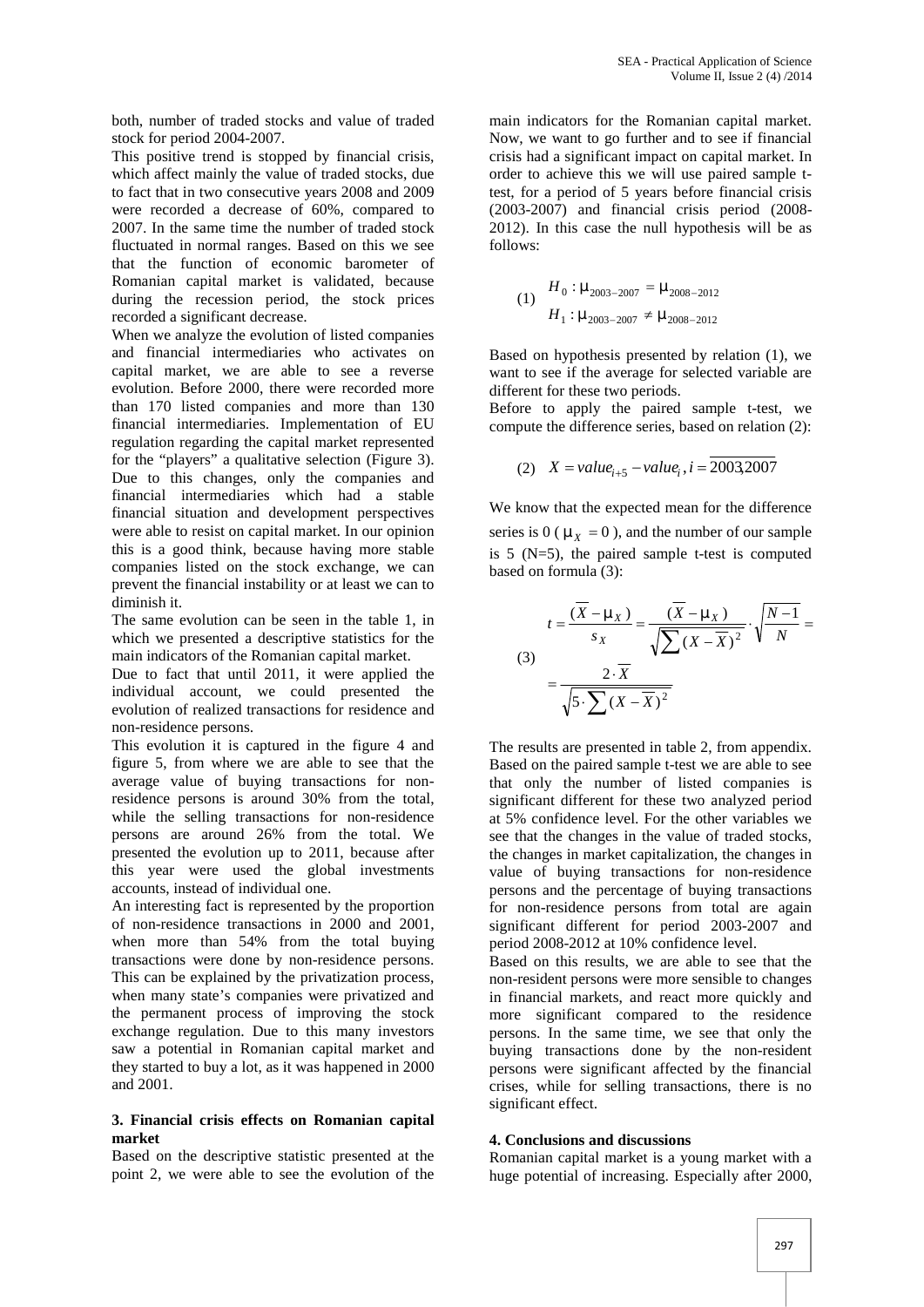when we started to apply several regulation in order to regulate the capital market and to implement the EU recommendations on this aspect, we were able to see an increase in the concern regarding the stock exchange, so many investors started to buy and sell stock more and more often.

Based on the data presented in this paper, we were able to identify two major events which affected the Romanian capital market evolution, namely: joining the EU and financial crisis.

The first event, joining to EU, started to produce effects several years before the real event occurred, due to fact that the Romania had to implement many regulation regarding the financial market, so this made our capital market more attractive for investors. For this reason in 2000 and 2001 more than 54% from the buying transactions were done by the non-residence persons.

All the EU pre-accession period it was characterized by increasing trend in capital market transactions, in both volume and value. Going further, we were able to see that this process affected negative the number of listed companies or financial intermediaries, which in our opinion is a good think. This can be considered as "natural selection" in which only the most stable companies succeed to remain on financial market. Some of this withdrawing from the market are due to shareholders decision, but some of them are due to unconformity with thedegree of meeting the listing requirements.

But this rapid increase in capital market, were stopped in 2008-2009 by financial crisis, which had a significant impact on all transactions done on the market. Regarding this we were able to see that the market capitalization decreased with 46% in 2008 and 30% in 2011.

The paired sample t-test highlighted the fact that only the number of listed companies is significant different for these two analyzed period at 5% confidence level. For the other variables we saw that the changes in the value of traded stocks, the changes in market capitalization, the changes in value of buying transactions for non-residence persons and the percentage of buying transactions for non-residence persons from total are significant different for period 2003-2007 and period 2008- 2012 at 10% confidence level.

The transaction evolution for residence and nonresidence persons were analyzed only up to 2011, due to fact that starting from this year the global account started to be used more widely. We consider that individual account are more appropriate to be use, because based on them we are able not only to do statistics, but we can

monitored more easily the investments made by each investors. This is a very important aspect when we talk about the risk management, because otherwise we are not able to see the case of risk in some investment transactions, but this can be a subject for a future paper.

## **Acknowledgements**

This work was financially supported by the project "Routes of Academic Excellence in Doctoral and Post-doctoral Research – READ", contract no. POSDRU/159/1.5/S/137926, co-funded by the European Social Fund through the Development of Human Resources Operational Sectorial Program 2007-2013

## **Reference list**

- [1] Anghelache, G. (2007). The Capital Market in the Context of the Integration within the European Union. *Theoretical and Applied Economics*, 9(9 (514)), 21-28.
- [2] Bucharest Stock Exchange, official web site: http://www.bvb.ro/

*Appendix*

Table 1.*Descriptive statistics for main indicators for capital market for period 1995-2014*

| 1995-1999 | 2000-2003 | 2004-2007 | 2008-2011 | 2012- |
|-----------|-----------|-----------|-----------|-------|
|           |           |           |           | 2014  |
|           |           |           |           |       |

.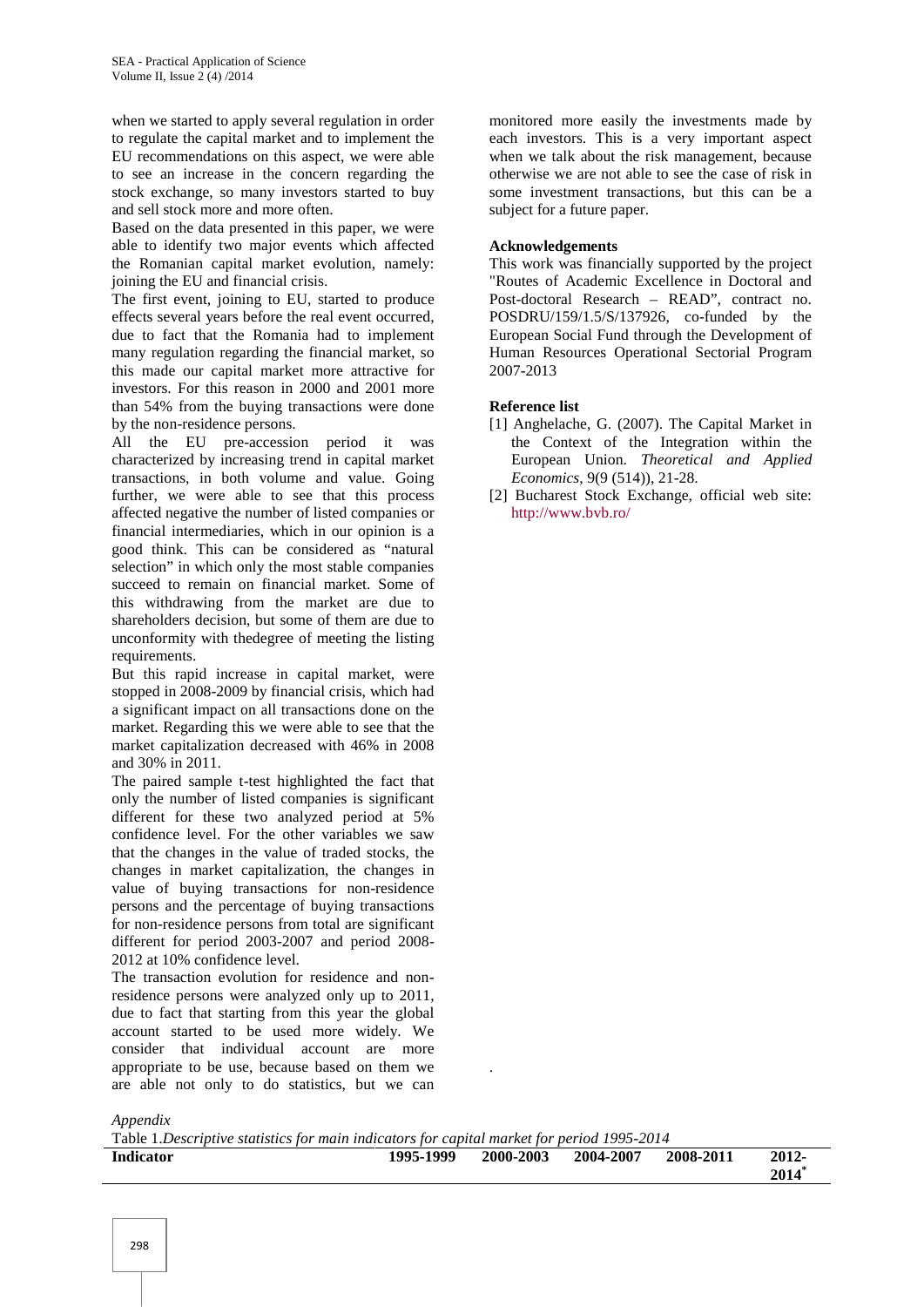| No of transactions (thousands)              | 311 | 495   | 1,198  | 1,111  | 608     |
|---------------------------------------------|-----|-------|--------|--------|---------|
| No of traded stocks (millions)              | 527 | 3.068 | 14,463 | 14,310 | 11,347  |
| Value of traded stocks (mill. RON)          | 103 | 570   | 8,480  | 6,895  | 9,328   |
| Daily value of traded stocks (mill.<br>RON) | 0.5 | 2.3   | 34.1   | 27.3   | 42.6    |
| Market capitalization(mill. RON)            | 303 | 6.568 | 62.379 | 74,750 | 121,544 |
| <b>Listed companies</b>                     | 71  | 77    | 60     | 73     | 82      |
| <b>Financial intermediaries</b>             | 109 | 95    | 71     | 68     | 46      |

*\* - For 2014, we have values for period January – August*

Table 2. *Paired sample t-test results for selected variables*

| <b>Variable</b>                                                                 | <b>Average for</b><br>period 2003-<br>2007 | <b>Average for</b><br>period 2008-<br>2012 | t-statistic | p-value              |
|---------------------------------------------------------------------------------|--------------------------------------------|--------------------------------------------|-------------|----------------------|
| <b>Changes in number of transactions</b>                                        | 24.34%                                     | $-14.86%$                                  | 1.796       | 0.147                |
| <b>Changes in number of traded stocks</b>                                       | 46.46%                                     | $-0.99%$                                   | 1.138       | 0.319                |
| Changes in value of traded stocks                                               | 94.26%                                     | $-2.82%$                                   | 2.136       | $0.099$ <sup>*</sup> |
| <b>Changes in market capitalization</b>                                         | 65.09%                                     | 12.69%                                     | 2.439       | $0.071$ *            |
| <b>Number of listed ccompanies</b>                                              | 60                                         | 74                                         | $-4.319$    | $0.012***$           |
| <b>Number of fianancial</b><br>intermediaries                                   | 71                                         | 65                                         | 1.319       | 0.258                |
| Changes in value of buying<br>transactions for residence persons                | 111.82%                                    | $-19.38%$                                  | 2.147       | 0.121                |
| Changes in value of selling<br>transactions for residence persosns              | 107.71%                                    | $-21%$                                     | 2.288       | 0.106                |
| Changes in value of buying<br>transactions for non-residence<br>persons         | 101.86                                     | $-22.82%$                                  | 2.670       | $0.076*$             |
| <b>Changes in value of selling</b><br>transactions for non-residence<br>persons | 112.77%                                    | $-12.45%$                                  | 2.053       | 0.132                |
| Percentage of buying transactions<br>for non-residence persons from<br>total    | 32.87%                                     | 27.36%                                     | 2.350       | $0.100^{\degree}$    |
| Percentage of selling transactions<br>for non-residence persons from<br>total   | 25.39%                                     | 27.35%                                     | $-0.669$    | 0.551                |

\*\*\*,\* - the null hypothesis is rejected at 5%, respectively 10% significance level



*Figure 1.* Market capitalization for period 1995 - 2014 (million RON)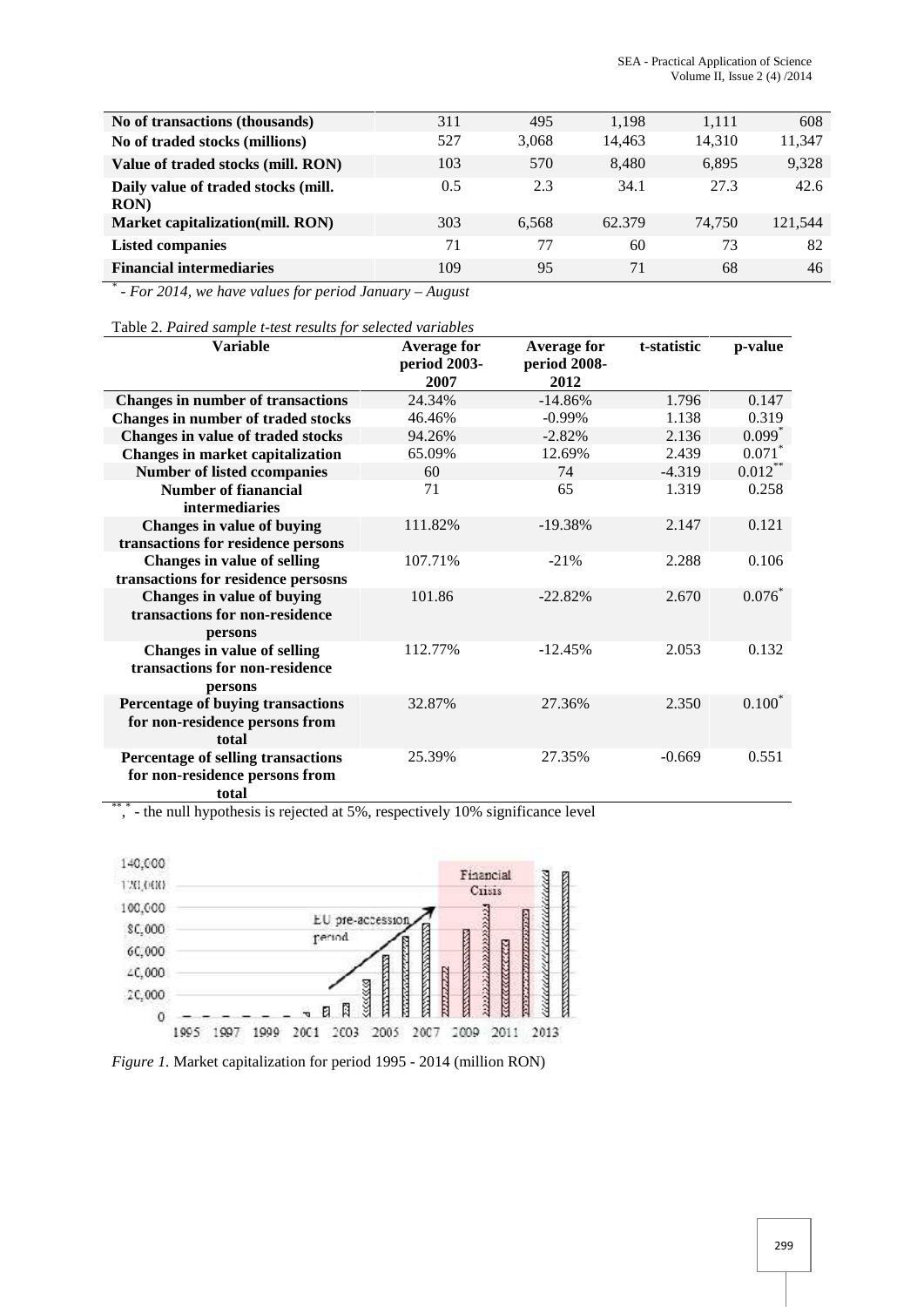

*Figure 2.* Number of (A) traded stocks (million stocks) and (B) value of traded stocks (million RON) for period 1995 - 2014



*Figure 3.* Number of listed companies(A) and number of financial intermediaries (B) for period 1995 - 2014



*Figure 4.* Value of buying transactions (A) and value of selling transactions (B) for period 1995 – 2014 (million RON)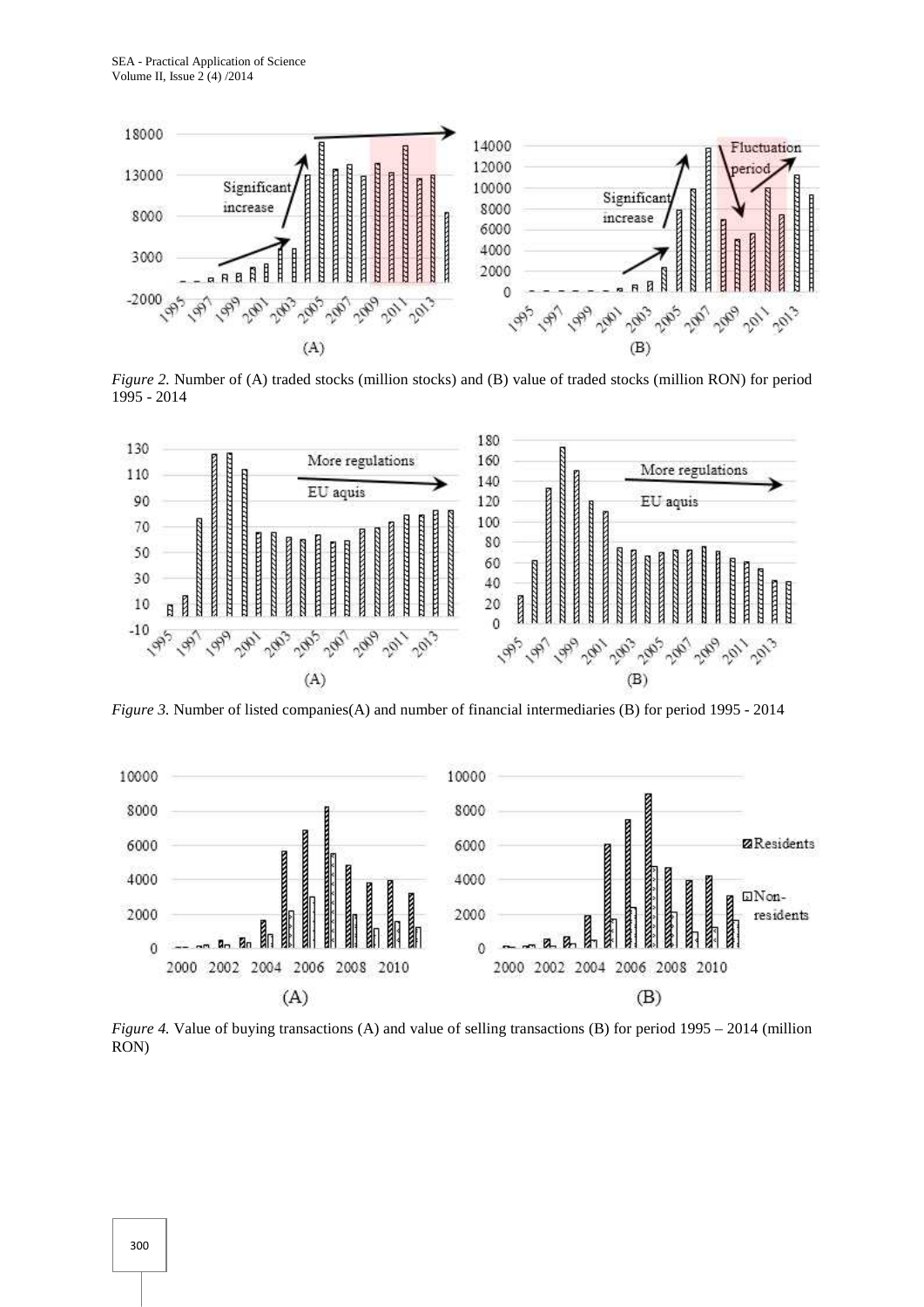

*Figure 5.* The percentage value of buying and selling transactions of non-residence from the total value of transactions